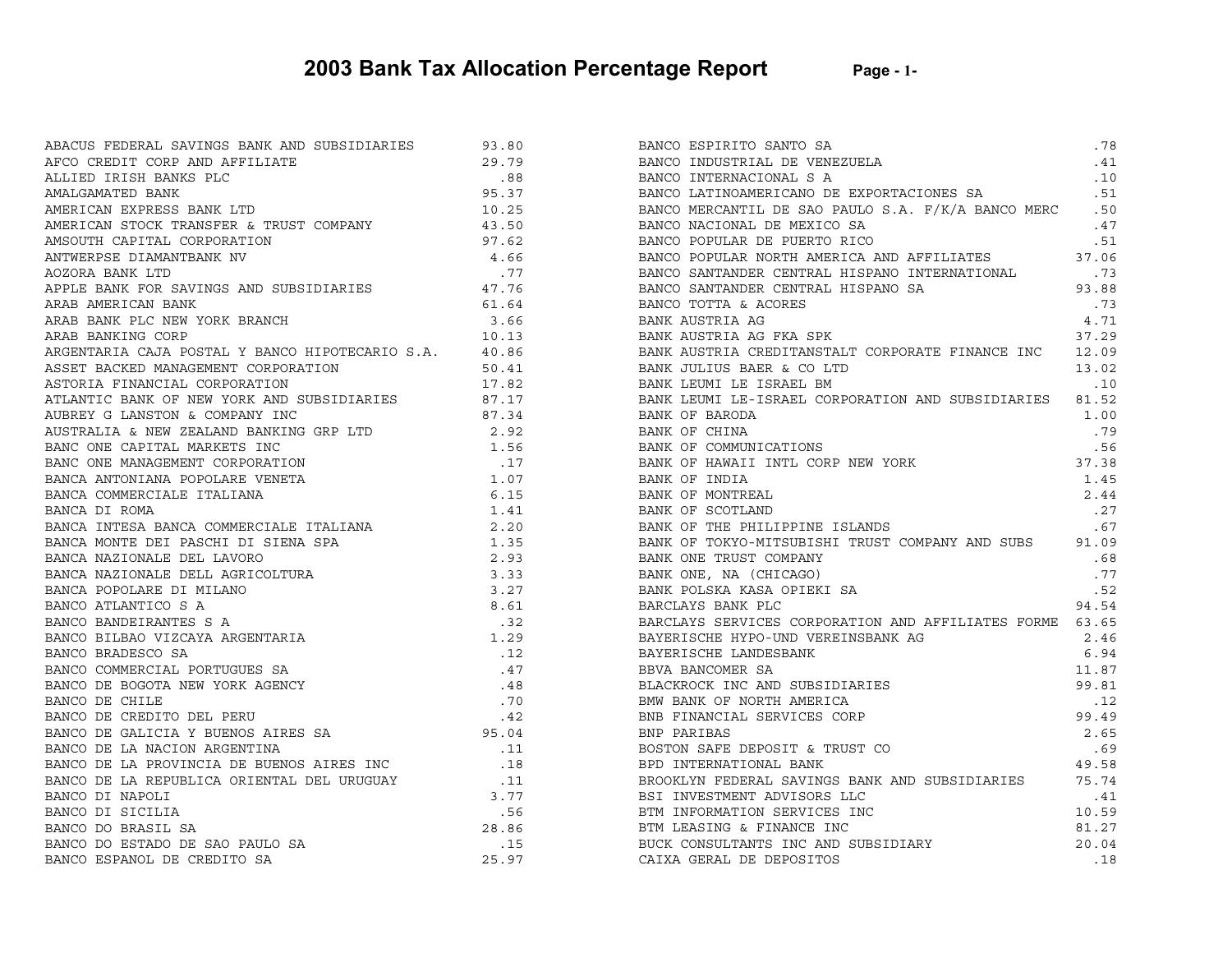|                                                                                                                                                                                                                                                                                                                                                                                                                                                                | .76   |
|----------------------------------------------------------------------------------------------------------------------------------------------------------------------------------------------------------------------------------------------------------------------------------------------------------------------------------------------------------------------------------------------------------------------------------------------------------------|-------|
|                                                                                                                                                                                                                                                                                                                                                                                                                                                                | 97.44 |
|                                                                                                                                                                                                                                                                                                                                                                                                                                                                | 17.35 |
|                                                                                                                                                                                                                                                                                                                                                                                                                                                                | .10   |
|                                                                                                                                                                                                                                                                                                                                                                                                                                                                | 1.84  |
| CALIFORNIA FIRST NATIONAL BANK<br>CANDIAN IMPERIAL BANK OF COMMERCE<br>CAPITAL FACTORS INC.<br>CAPITAL GUARDIAN TRUST COMPANY<br>CAPITAL GUARDIAN TRUST COMPANY<br>CAPITALIA F/K/A BANCA DI ROMA<br>CARIPLO S.P.A.<br>COLC IXIS NORTH AMERIC                                                                                                                                                                                                                   | 1.44  |
|                                                                                                                                                                                                                                                                                                                                                                                                                                                                | 6.83  |
|                                                                                                                                                                                                                                                                                                                                                                                                                                                                | 98.18 |
|                                                                                                                                                                                                                                                                                                                                                                                                                                                                | 1.51  |
|                                                                                                                                                                                                                                                                                                                                                                                                                                                                | 1.48  |
|                                                                                                                                                                                                                                                                                                                                                                                                                                                                | 30.11 |
|                                                                                                                                                                                                                                                                                                                                                                                                                                                                | .70   |
|                                                                                                                                                                                                                                                                                                                                                                                                                                                                | .47   |
|                                                                                                                                                                                                                                                                                                                                                                                                                                                                | 99.08 |
|                                                                                                                                                                                                                                                                                                                                                                                                                                                                | 7.28  |
|                                                                                                                                                                                                                                                                                                                                                                                                                                                                | 1.24  |
|                                                                                                                                                                                                                                                                                                                                                                                                                                                                | 53.13 |
|                                                                                                                                                                                                                                                                                                                                                                                                                                                                | 1.65  |
|                                                                                                                                                                                                                                                                                                                                                                                                                                                                | 2.82  |
|                                                                                                                                                                                                                                                                                                                                                                                                                                                                | 10.04 |
| CITY AND SUBURBAN FEDERAL SAVINGS BANK AND SUBSIDI 32.49                                                                                                                                                                                                                                                                                                                                                                                                       |       |
| CITY NATIONAL BANK                                                                                                                                                                                                                                                                                                                                                                                                                                             | 6.30  |
|                                                                                                                                                                                                                                                                                                                                                                                                                                                                |       |
|                                                                                                                                                                                                                                                                                                                                                                                                                                                                |       |
|                                                                                                                                                                                                                                                                                                                                                                                                                                                                |       |
|                                                                                                                                                                                                                                                                                                                                                                                                                                                                |       |
|                                                                                                                                                                                                                                                                                                                                                                                                                                                                |       |
|                                                                                                                                                                                                                                                                                                                                                                                                                                                                |       |
|                                                                                                                                                                                                                                                                                                                                                                                                                                                                |       |
|                                                                                                                                                                                                                                                                                                                                                                                                                                                                |       |
|                                                                                                                                                                                                                                                                                                                                                                                                                                                                |       |
|                                                                                                                                                                                                                                                                                                                                                                                                                                                                |       |
|                                                                                                                                                                                                                                                                                                                                                                                                                                                                |       |
|                                                                                                                                                                                                                                                                                                                                                                                                                                                                |       |
|                                                                                                                                                                                                                                                                                                                                                                                                                                                                |       |
|                                                                                                                                                                                                                                                                                                                                                                                                                                                                |       |
| CREDIT SUISSE ASSET MANAGEMENT HOLDING F/K/A WARBU 98.19                                                                                                                                                                                                                                                                                                                                                                                                       |       |
| CREDIT SUISSE FIRST BOSTON                                                                                                                                                                                                                                                                                                                                                                                                                                     | 15.43 |
| DANSKE BANK                                                                                                                                                                                                                                                                                                                                                                                                                                                    | 2.99  |
|                                                                                                                                                                                                                                                                                                                                                                                                                                                                |       |
|                                                                                                                                                                                                                                                                                                                                                                                                                                                                |       |
|                                                                                                                                                                                                                                                                                                                                                                                                                                                                |       |
|                                                                                                                                                                                                                                                                                                                                                                                                                                                                |       |
|                                                                                                                                                                                                                                                                                                                                                                                                                                                                |       |
|                                                                                                                                                                                                                                                                                                                                                                                                                                                                |       |
| $\begin{tabular}{lllllllllllllllllllllll} \multicolumn{2}{c }{\textbf{DE LAGE LANDEN FINANCIAL SERVICES INC}} & & & & & & & & \\ \multicolumn{2}{c }{\textbf{DE LAGE LANDEN FINANCIAL SERVICES INC}} & & & & & 1.75 \\ \multicolumn{2}{c }{\textbf{DELTA NORTH BANK AG}} & & & & 65.24 \\ \multicolumn{2}{c }{\textbf{DEUTSCHE BANK AG}} & & & 8.89 \\ \multicolumn{2}{c }{\textbf{DEXIA BANK S.A.}} & & & 1.97 \\ \multicolumn{2}{c }{\textbf{DEXIA BANK S.A$ |       |

| DOHA BANK LTD                                                               | 50.03 |
|-----------------------------------------------------------------------------|-------|
| DRESDNER BANK A G                                                           | 7.05  |
| DZ BANK DEUTCHE ZENTRAL GENOSSENSCHAFTSBANK AG                              | 2.93  |
| EMIGRANT BANCORP INC AND SUBSIDIARIES                                       | 77.14 |
| EMIRATES BANK INTERNATIONAL LIMITED                                         | .12   |
| ENSKILDA SECURITIES INC                                                     | 95.89 |
| ERSTE BANK INC                                                              | 5.61  |
| EUROPEAN AMERICAN BANK AND AFFILIATED GROUP                                 | 22.86 |
| EXCEL BANK NA                                                               | 56.04 |
| FIDUCIARY TRUST COMPANY INTERNATIONAL                                       | 99.85 |
| FIRST CHICAGO TRUST COMPANY OF NEW YORK                                     | 1.22  |
| FIRST COMMERCIAL BANK                                                       | 1.82  |
| FIRST HAWAIIAN LEASING INC                                                  | 1.53  |
| FIRST REPUBLIC BANK AND SUBSIDIARIES                                        | 11.15 |
| FIRST TENNESSEE BANK NATIONAL ASSOCIATION<br>FLUSHING FINANCIAL CORPORATION | 2.39  |
|                                                                             | 86.79 |
| FORTIS CAPITAL CORPORATION AND SUBSIDI SUCCESSOR T 12.99                    |       |
| FORTIS CAPITAL HOLDINGS INC AND SUBSIDIARY                                  | 63.36 |
| FORTIS FINANCIAL SERVICES LLC BRANCH OF FORTIS BAN 1.87                     |       |
| FOURTH FEDERAL SAVINGS BANK                                                 | 64.72 |
| FRANK RUSSELL TRUST COMPANY                                                 | 9.37  |
| FUJI BANK & TRUST COMPANY AND SUBSIDIARIES                                  | 75.43 |
| GENERAL BANK                                                                | .73   |
| GOLDEN STATE HOLDINGS INC                                                   | .11   |
| GOLDMAN SACHS TRUST CO                                                      | 10.50 |
| GREENPOINT FINANCIAL CORPORATION AND SUBSIDIARÕIES 35.86                    |       |
| GULF INTERNATIONAL BANK (UK) LTD                                            | .13   |
| GULF INTERNATIONAL BANK B S C                                               | .17   |
| HABIB AMERICAN BANK                                                         | 72.44 |
| HANA BANK FKA SEOULBANK                                                     | .15   |
| HAPOALIM U S A HOLDING COMPANY INC                                          | 99.89 |
| HARRIS TRUST & SAVINGS BANK AND AFFILIATES                                  | 5.29  |
| HAVEN BANCORP INC AND SUBSIDIARIES                                          | 45.99 |
| HOUSING AND COMMERCIAL BANK                                                 | .18   |
| HSBC BANK PLC FKS-MIDLAND BANK PLC                                          | .13   |
| HSBC INVESTMENT BANK PLC                                                    | .13   |
| HSBC NORTH AMERICA INC AND SUBSIDIARIES                                     | 45.33 |
| HUA NAN COMMERCIAL BANK LTD                                                 | 1.02  |
| HUDSON VALLEY BANK                                                          | 3.40  |
| HVB AMERICA INC                                                             | 93.82 |
| IBJ WHITEHALL BANK & TRUST CO AND SUBSIDIARIES                              | 92.89 |
| INDEPENDENCE COMMUNITY BANK CORP                                            | 74.03 |
| INDOSUEZ NORTH AMERICA HOLDINGS INC AND SUBS                                | 35.82 |
| INDUSTRIAL BANK OF JAPAN LIMITED                                            | 59.62 |
| INDUSTRIAL BANK OF KOREA                                                    | .28   |
| ING BANK FSB                                                                | .95   |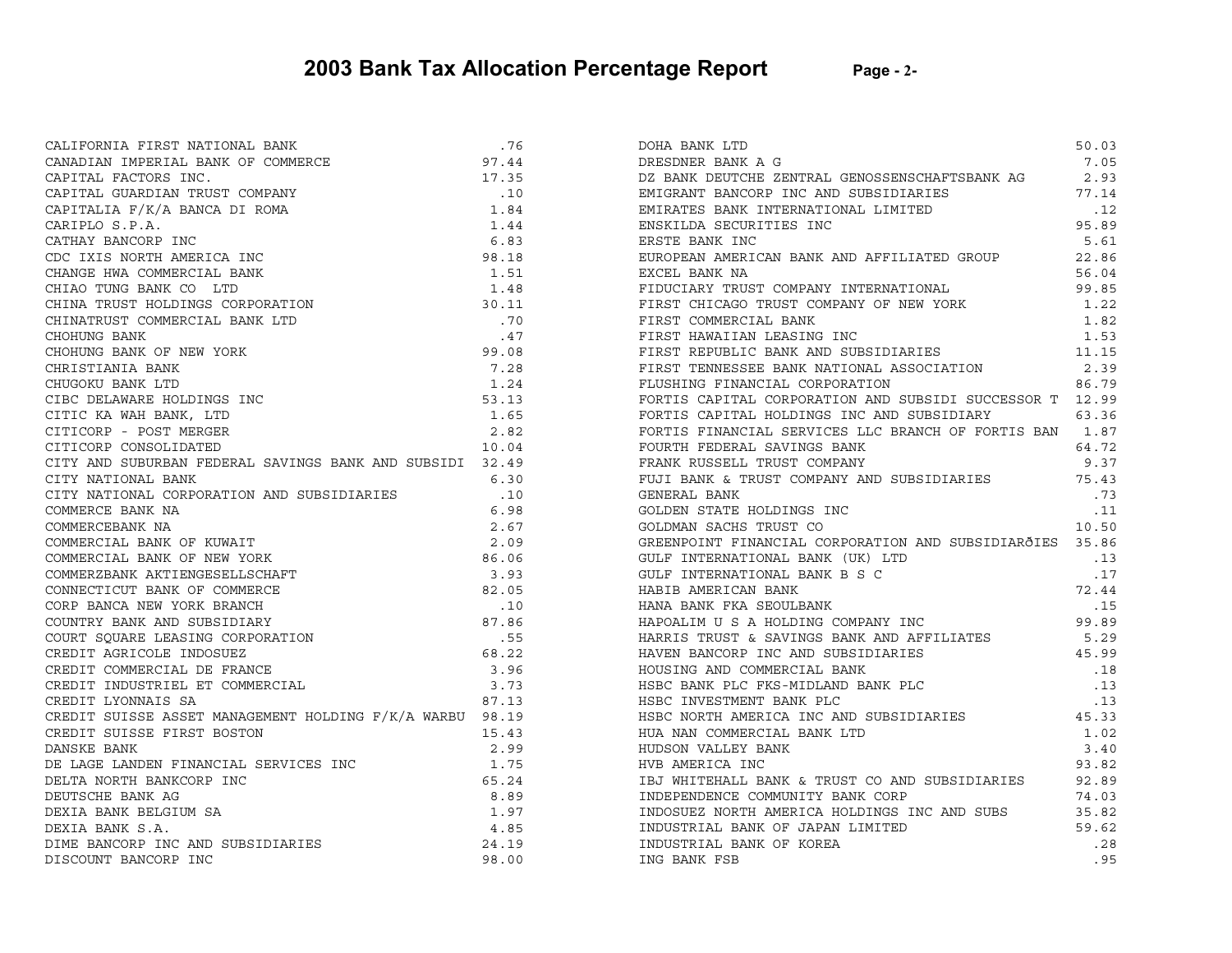| 'age |  |
|------|--|
|------|--|

| ING FINANCIAL SERVICES CORPORATION AND SUBS                                                                                                        | 92.99 |
|----------------------------------------------------------------------------------------------------------------------------------------------------|-------|
| ING USA HOLDING CORP                                                                                                                               | .64   |
| INTERAUDI BANK                                                                                                                                     | 95.12 |
| INTERCHANGE BANK                                                                                                                                   | .21   |
| INTERVEST BANCSHARES CORP AND SUBSIDIARIES 45.11                                                                                                   |       |
| INVESTORS BANK AND TRUST                                                                                                                           | 3.42  |
| J P MORGAN & CO INCORPORATED AND AFFILIATES 29.27                                                                                                  |       |
|                                                                                                                                                    |       |
|                                                                                                                                                    |       |
|                                                                                                                                                    |       |
|                                                                                                                                                    |       |
|                                                                                                                                                    |       |
|                                                                                                                                                    |       |
|                                                                                                                                                    |       |
|                                                                                                                                                    |       |
|                                                                                                                                                    |       |
|                                                                                                                                                    |       |
|                                                                                                                                                    |       |
|                                                                                                                                                    |       |
|                                                                                                                                                    | 2.43  |
| MACOURIE HOLDINGS U S A INC AND SUBSIDIARIES 92.83                                                                                                 |       |
| MALAYAN BANKING BERHAD                                                                                                                             | 1.72  |
| MALAYAN BANKING BERHAD<br>MANUFACTURERS & TRADERS TRUST COMPANY<br>MASHREQBANK PSC NEW YORK BRANCH                                                 | 4.12  |
| MASHREOBANK PSC NEW YORK BRANCH                                                                                                                    | 1.73  |
| MASPETH FEDERAL S AND L ASSOCIATION AND SUBSIDIARI 94.72                                                                                           |       |
| MATRIX INVESTMENT CORPORATION                                                                                                                      | 1.65  |
| MBNA CORPORATION AND AFFILIATES                                                                                                                    | .44   |
| MELLON FINANCIAL CORPORATION AND SUBSIDIARIES                                                                                                      | 31.12 |
| MELLON GLOBAL INVESTING CORP                                                                                                                       | 17.08 |
| MELLON HBV ALTERNATIVE STRATEGIES HOLDINGS LLC                                                                                                     | 72.30 |
| METBANK HOLDING CORPORATION                                                                                                                        | .10   |
| METLIFE BANK INC                                                                                                                                   | 1.48  |
| METROPOLITAN BANK & TRUST COMPANY                                                                                                                  | .55   |
| METROPOLITAN BANK & IRUSI COMEANI<br>MITSUBISHI TRUST & BANKING CORPORATION USA<br>MIZUHO CAPITAL MARKETS CORPORATION<br>MIZUHO CORPORATE BANK LTD | 92.92 |
|                                                                                                                                                    | 90.20 |
|                                                                                                                                                    | 90.12 |
| MIZUHO CORPORATE BANK USA AND SUBSIDIARIES<br>MIZUHO CORPORATE BANK USA AND SUBSIDIARIES                                                           | 75.85 |
| MIZUHO SECURITIES USA INC                                                                                                                          | 11.66 |
| MIZUHO TRUST AND BANKING CO. LTD F/K/A MIZUHO ASSE                                                                                                 | .97   |
| MTB BANK                                                                                                                                           | 99.25 |
| NARA BANK, NATIONAL ASSOCIATION                                                                                                                    | 25.35 |
| NATEXIS BANOUE                                                                                                                                     | 10.74 |
| NATEXIS BANQUES POPULAIRES                                                                                                                         | 3.12  |
| NATIONAL AUSTRALIA BANK LTD                                                                                                                        | 1.45  |
| NATIONAL BANK OF CANADA                                                                                                                            | 12.65 |
| NATIONAL BANK OF EGYPT                                                                                                                             | 67.99 |
|                                                                                                                                                    |       |

| NATIONAL BANK OF EGYPT                      | .69   |
|---------------------------------------------|-------|
| NATIONAL BANK OF KUWAIT S A K               | 3.65  |
| NATIONAL BANK OF PAKISTAN                   | .52   |
| NATIONAL WESTMINSTER BANK PLC               | 94.97 |
| NATWEST GROUP HOLDINGS CORPORATION          | 32.82 |
| NBC HOLDINGS USA INC & SUBSIDIARIES         | 49.10 |
| NCB FSB                                     | 25.27 |
| NEUBERGER BERMAN TRUST COMPANY              | 97.48 |
| NEW YORK BUSINESS DEVELOPMENT CORP          | 17.47 |
| NEW YORK COMMUNITY BANCORP INC              | 32.71 |
| NORDDEUTSCHE LANDESBANK GIROZENTRALE        | 2.16  |
| NORDEA BANK FINLAND PLC                     | 82.49 |
| NORTH FORK BANCORPORATION INC               | 24.15 |
| OVERSEA-CHINESE BANKING CORPORATION LIMITED | .82   |
| OVERSEAS UNION BANK LTD                     | 2.22  |
| P T BANK RAKYAT INDONESIA (PERSERO)         | .31   |
| PACIFIC CENTURY LEASING INC                 | .10   |
| PARIBAS                                     | 1.73  |
| PFIC SECURITIES CORPORATION                 | 2.24  |
| PHILIPPINE NATIONAL BANK                    | 1.87  |
| PNC BANK NA AND COMBINED GROUP              | 7.42  |
| PROVIDENT LEASE CORPORATION                 | .70   |
| PT BANK CENTRAL ASIA                        | .10   |
| RABOBANK NEDERLAND                          | 5.94  |
| RAIFFEISEN ZENTRALBANK OSTERREICH AG        | 3.34  |
| RIDGEWOOD SAVINGS BANK                      | 80.45 |
| RIGHT TIME GROUP INC                        | 10.96 |
| ROSLYN BANCORP INC & SUBSIDIARIES           | 12.42 |
| ROYAL BANK OF CANADA                        | 9.92  |
| SAFRA NATIONAL BANK OF NEW YORK             | 65.59 |
| SAKURA BUSINESS FINANCE INC AND SUBS        | 99.88 |
| SAN PAOLO IMI SPA                           | 1.63  |
| SANWA SECURITIES DELWARE INC                | 70.21 |
| SANWA TECHNOLOGY INVESTMENTS INC            | 59.29 |
| SHANGHAI COMMERCIAL BANK LTD                | 3.21  |
| SHINHAN BANK                                | 1.06  |
| SHINKIN CENTRAL BANK                        | 1.56  |
| SHINSEI BANK LTD                            | .32   |
| SIAM COMMERCIAL BANK PCL                    | .32   |
| SILICON VALLEY BANK                         | .68   |
| SKANDINAVISKA ENSKILDA BANKEN               | 3.38  |
| SMBC LEASING AND FINANCE INC                |       |
|                                             | 83.66 |
| SOCIETE GENERALE SA                         | 77.13 |
| SOVEREIGN BANK                              | 1.03  |
| STANDARD BANK LONDON LIMITED                | 13.66 |
| STANDARD CHARTERED BANK                     | 2.70  |